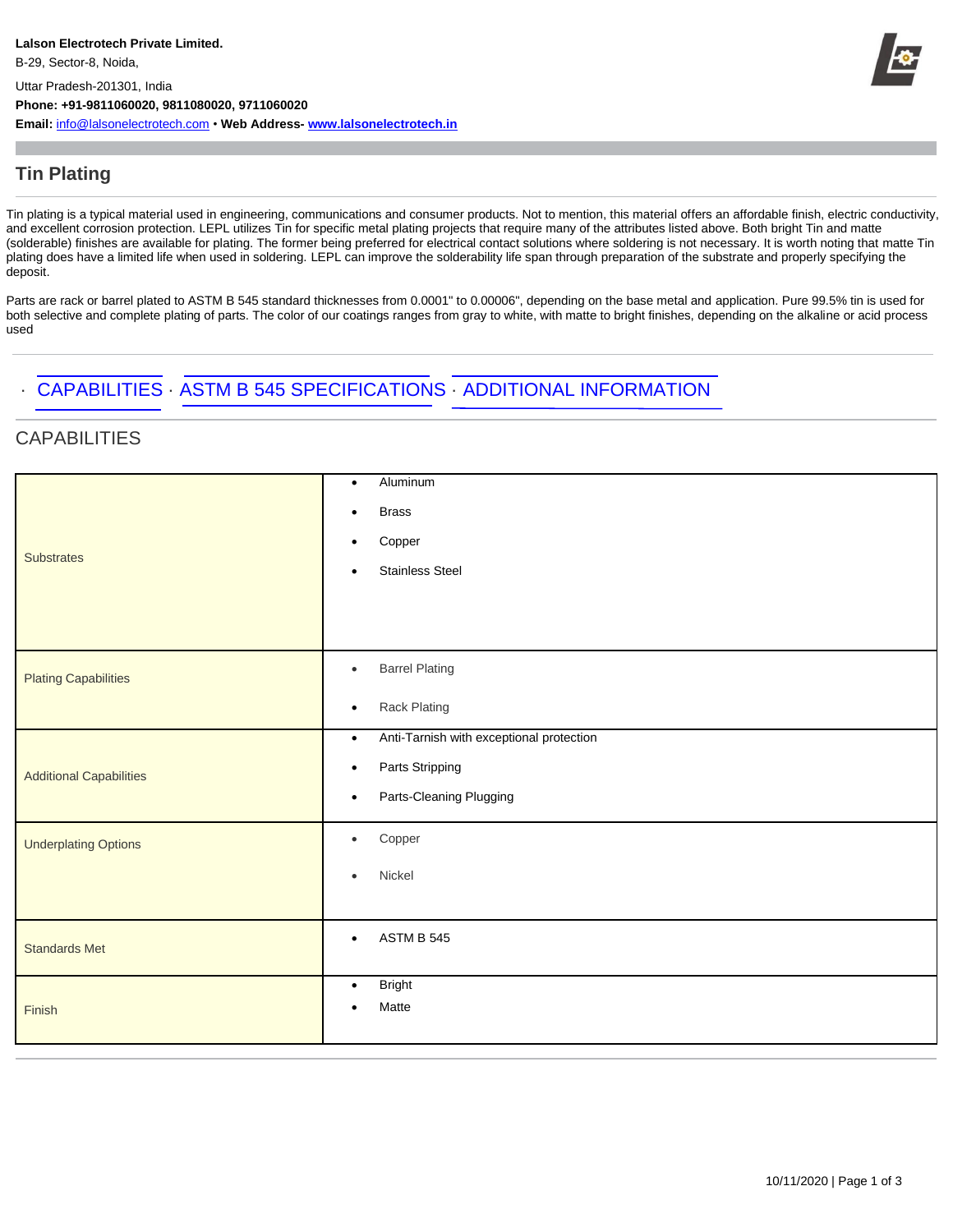# ASTM B 545 SPECIFICATIONS

| Purity                        | 99.5%                                                                                                                              |
|-------------------------------|------------------------------------------------------------------------------------------------------------------------------------|
| <b>Thickness Classes</b>      | A - 0.0001"<br>B - 0.0002"<br>C - 0.00032" (0.0004" for steel)<br>D - 0.0006" (0.0008" for steel)<br>$E - 0.0012"$<br>F - 0.00006" |
| <b>Post Treatment Classes</b> | Class S With supplementary tarnish-resistant treatment                                                                             |

#### ADDITIONAL INFORMATION

|                                      | <b>Bearing Surfaces</b><br>$\bullet$                                 |
|--------------------------------------|----------------------------------------------------------------------|
| Applications                         | <b>Electric Bus Bars</b><br>$\bullet$                                |
|                                      | <b>Electrical Contacts</b><br>$\bullet$                              |
|                                      | High-Tech Electronic Components<br>$\bullet$                         |
|                                      | Aerospace<br>$\bullet$                                               |
| <b>Industries Served</b>             | Automotive<br>$\bullet$                                              |
|                                      | Telecommunications<br>$\bullet$                                      |
|                                      | <b>Computer Electronics</b><br>$\bullet$                             |
|                                      | <b>Household Appliances</b><br>$\bullet$                             |
|                                      | <b>Medical Equipment</b><br>$\bullet$                                |
|                                      | Tool &Die<br>$\bullet$                                               |
| Certifications                       | ISO 9001:2015 Certified<br>$\bullet$                                 |
|                                      | ISO 14001:2015 Certified<br>$\bullet$                                |
|                                      | ISO 45001:2018 Certified<br>$\bullet$                                |
|                                      | RoHS Compliant<br>$\bullet$                                          |
|                                      | <b>REACH Compliant</b><br>$\bullet$                                  |
|                                      | SA 8000:2014 Certified<br>$\bullet$                                  |
| <b>Quality System Features</b>       | Dedicated to company-wide continuous improvement<br>$\bullet$        |
|                                      | In-house testing facilities<br>$\bullet$                             |
| <b>Environmental System Features</b> | ETP & Air scrubbers installed for air & water treatment<br>$\bullet$ |